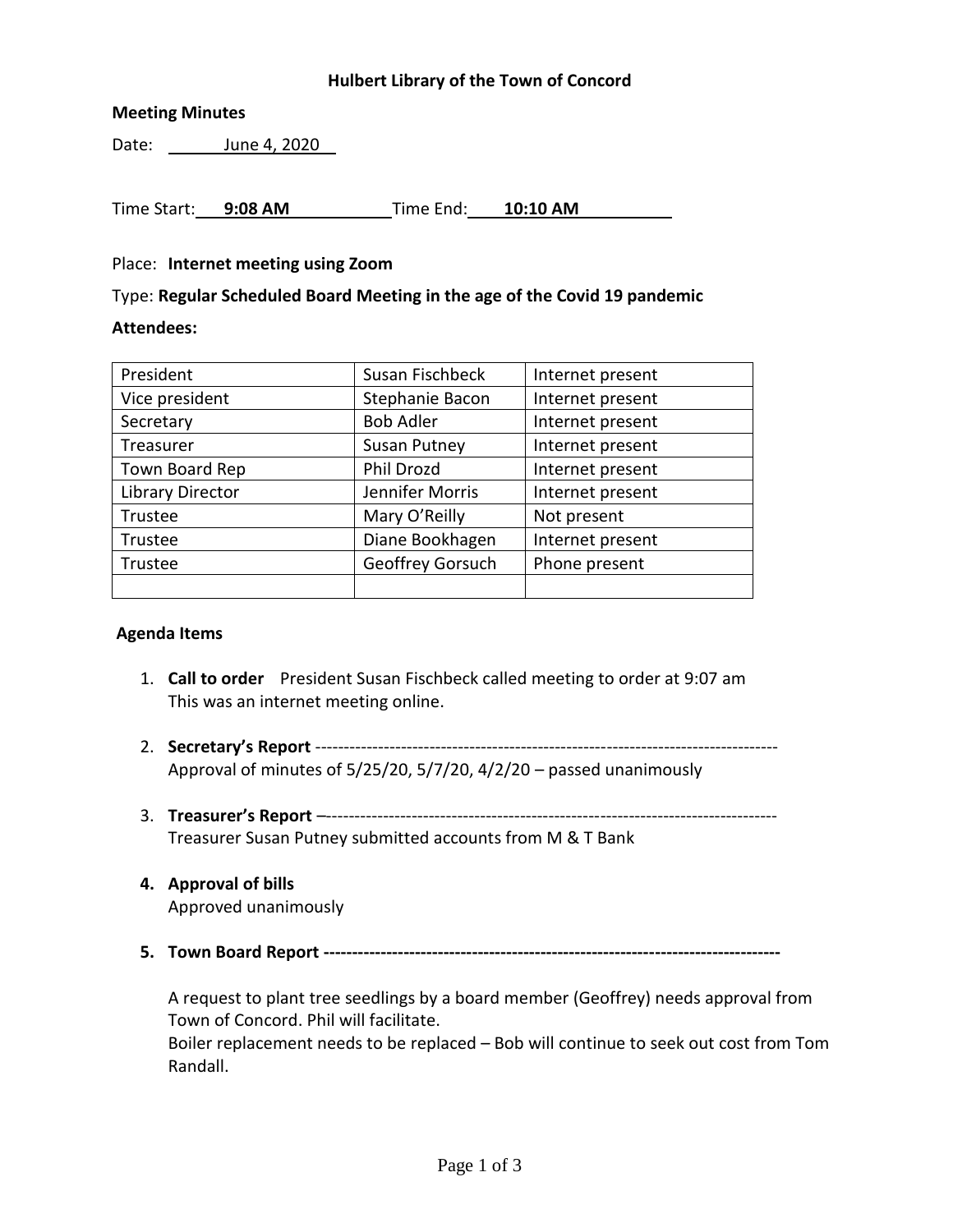**6. Correspondence ------------------------------------------------------------------------------------**

None

- **7. Library Director's Report**
	- Director's Report attached
- **8. Old Business –** Policies review

Diane Bookhagen presented following

• Rules of Conduct as amended for Covid  $19$  – passed unanimously

# **9. New Business**

Plan to reopen library system

Amended Conflict of Interest policy will be circulated by Diane Bookagen Freedom of Information Law policy discussed.

Insurance coverage for officers and directors needs exploration:

Town of Concord insurances cover only the building according to Phil D. Erie County – does insurance cover staff only or staffs and board members Approval of Reopening Plan – passed unanimously Approval of hours – passed unanimously

- 10. Next meeting date and time: July 2, 2020 at 9 am
- 11. Adjournment Meeting was adjourned at 10:00 am